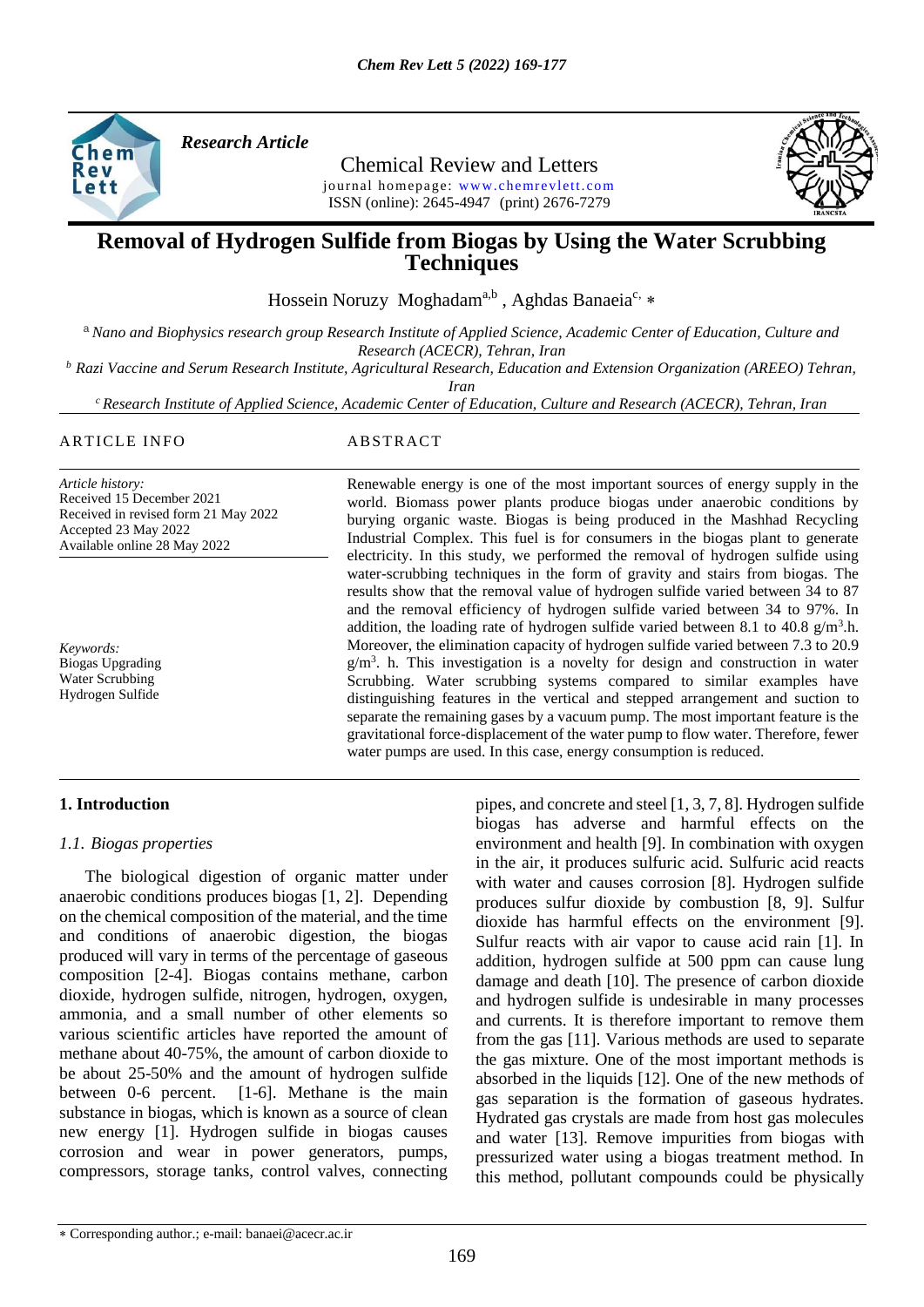adsorbed or dissolved in a liquid solution. [14]. Biogas is similar to natural gas in physical and chemical properties [1].

#### *1.2. Gaseous hydrate structure*

 One of the new methods of gas separation is the formation of gaseous hydrates [13]. The general formula of gas hydrates is MnH2O, which M indicates the number of gas molecules by studying the structure of the water molecule, the researchers found that hydrogen bonds stabilize the structure of water by forming a ring of the form [15]. In this case, there are voids in the structure of water at close distances. If these voids are filled with gas molecules, they form crystallized hydrated gas molecules, even at temperatures above the freezing point. Gas hydrate has an ice-like structure that usually forms at high pressure and low temperature and each gas molecule is placed in a cage of water molecules in each of its constituent units [16]. These units have two types of hydrated gas structures called hydrated gas structures 1 and 2. The gas hydrate equilibrium phase is mainly related to the ratio of gas molecules inside the hydrate cage [17].

### *1.3. Kinetics of gas hydrate formation*

 The kinetics of gas hydrate formation has three stages. These three steps include dissolution, nucleation, and growth. The first step is to dissolve the gas in the liquid (water) phase. This step continues continuously until the liquid is saturated. To reach the nucleation stage, the liquid must reach supersaturating. In the supersaturated state, a large amount of gas in the liquid phase is dissolved more than normal under the same conditions of temperature and pressure. The growth phase begins when the hydrate gas clusters are large enough to form a single nucleus [18]. In other words, these three stages include the penetration of gas into the water surface, surface migration and the formation of primary nuclei, and the growth stage of crystals [12].

### *1.4. Municipal wastes*

 Every year, Mashhad Municipality buries thousands of tons of municipal waste in two landfill sites. One of the landfill sites is the Torogh recycling industrial complex, which produces biogas from buried waste in anaerobic conditions. Biogas is produced at a recycling industrial complex at 400 m3/h. This fuel is consumed in three generators, while 620 k w electricity is produced. The Mashhad municipal waste management organization and Research Institute Applied Sciences (Shahid Beheshti University Tehran, Iran) have signed a contract. This is a compromised study, design, construction, operation, and delivery of a pilot unit for removing hydrogen sulfide from biogas. We perform water-scrubbing techniques in gravity and stairs for purifying five cubic meters of biogas per hour.

### **2. Materials and methods**

### *2.1. The Components of Gravity and Stair System in Water Scrubbing Technique*

 Stair structure is the design and manufacture of iron. The stair has three meters in height and consisted of four steps to deploy the equipment. The height of the first stair is one meter, and the others have 70 cm. The equipment and tanks are placed on the platform with no vibration throughout the process (Figure 1). The steel water scrubber tower is designed and manufactured with a height of 70 and a diameter of 10 cm. The water scrubber tower is open and close for the necessary controls from three points. In the water scrubbing reaction biogas elements and water molecules, occur in stainless steel wires inside the tower. Methane in biogas has a lower solubility in water than carbon dioxide and hydrogen sulfide; it exited from the top of the water scrubber tower. Water scrub carbon dioxide and hydrogen sulfide from biogas. Biogas by a compressor (TEHRAN SANAT, 2HP, 100 L) and water by a water pump (LEO-LVR2-12) with a pressure of 2-10 bars are pumped into the water scrubber tower. Water and biogas flows were countercurrants thus water enters from the top and exited from the bottom, while the raw biogas entered the bottom and exited from the top of the tower (Figure 2). The primary moisture absorber is placed inside the water scrubber tower above the water inlet. A cylindrical column is placed inside the water scrubber tower under the water inlet. In this method, water flows into several tanks due to gravity. The volume of each tank is 100 l. After the water scrubber tower, the rest tank is found on the fourth step platform. The water exits the scrubber tower with carbon dioxide and hydrogen sulfide entering the rest tank through a pipe. In the water scrubbing method, hydrate formation occurs during the separation phase. In the resting tank, the two gases form hydrates in the water. In the rest tank, the water pressure reached two bars. In addition, the rest tank had a water outlet to the stripper tank and an emergency water outlet attached to the main tank (storage tank). Water from the rest tank entered the stripper tank and this tank is placed on the third platform. The stripper tank is equipped with an electric motor (TEC 0.25 KW) and gearbox (NMRW 040) that rotated a stainless steel propeller in 28 rounds per minute. An air blower (PALMA PG370) attaches the stripper tank with a control hose. When the scrubber system is switched on, the blower was air-pumped into the tank. Water from the stripper tank entered the vacuum tank. The vacuum tank is placed on the second platform and it is equipped with an oil, electric vacuum pump (FY 2B), which attaches to the tank with a control valve hose. This vacuum pump is a permanent vacuum of the residual gases from the water.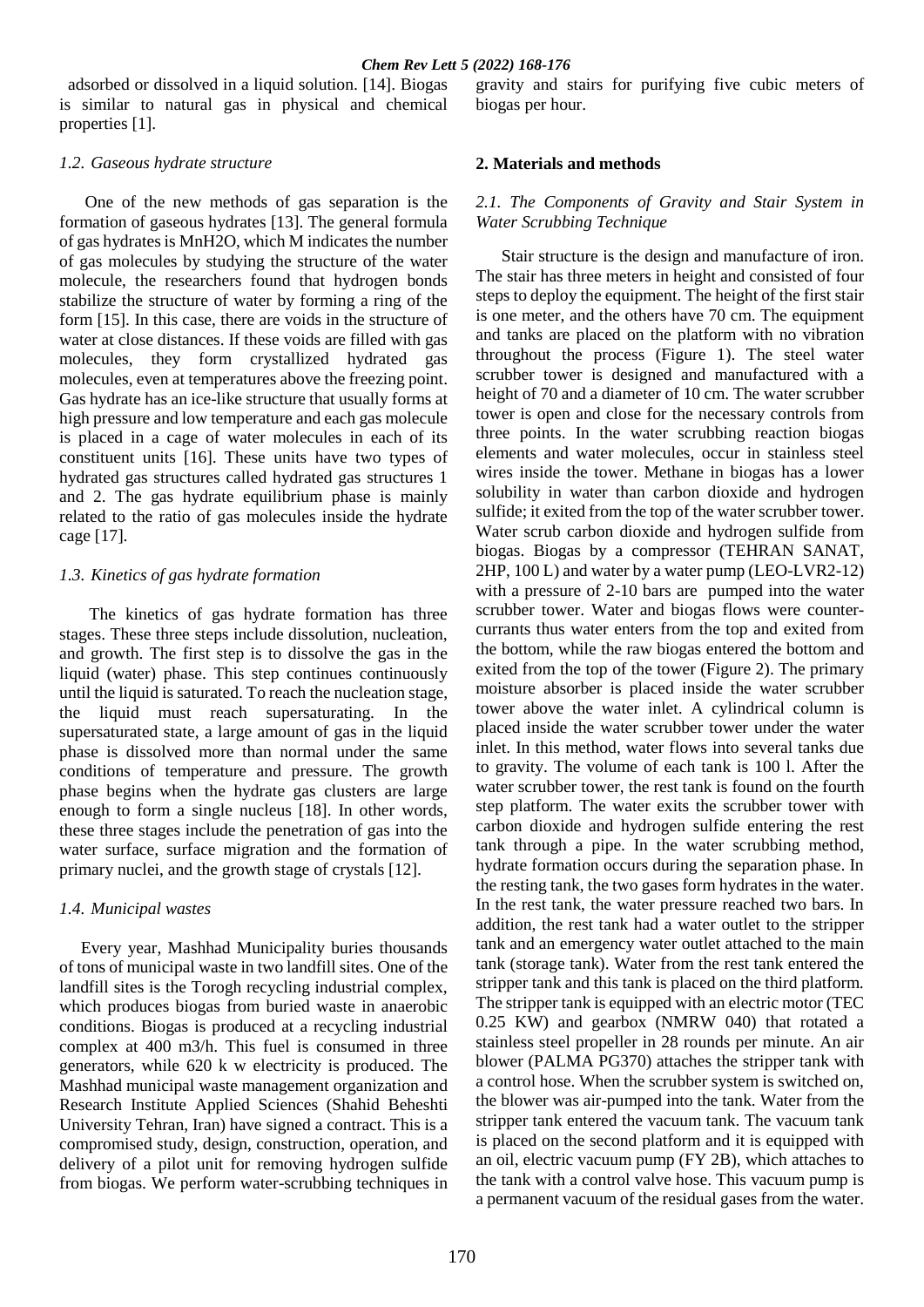The water output of the vacuum tank entered the sedimentation tank. The sulfur particles that form through the reaction in the stripper tank are precipitated in the sedimentation tank. Finally, water entered the storage tank from the sedimentation tank. The storage tank is placed on the ground the volume of the storage tank is 1000 l. The storage tank is equipped with a freshwater inlet pipe and buoyancy is attached to the pipe. This is found on the surface of the water to control the flow of water. This is a semi-closed system. When the scrubber system is switched on, the water pump is pumping pressurized water into the scrubber tower from the storage tank. In addition, the water output of the storage tank after flowing into the system returns to the storage tank (Figure 3).



**Figure 1.** Stair and Tank



**Figure 2.** Water scrubber tower



**Figure 3.** A view from the pilot plan of water scrubbing techniques

#### *2.2. Analysis*

 For the biogas analysis, a control valve and a connector hose equipped with a pneumatic valve are applied, and raw biogas entered the compressor. Measure various elements in the raw biogas is performed by using the Geo-Tech Analyzer device (GA 2000) and a gas dryer is installed on the system. The control equipment included water flow meters and biogas flow meters, and the main distribution panel of the electrical circuit and biogas burner is installed on the system. In the designed system, hydrogen sulfide is converted into sulfur in a reaction with oxygen. Following that, the sulfur produced in the stripper tank is precipitated in the sedimentation tank [19].

## $2H_2S + O_2 \rightarrow 2S + 2H_2O$

 The experimental operation of the system is applying for 16 days (January 6-22, 2018). The difference between the initial input and the output value of hydrogen sulfide was calculated which was called the removal value (RV). The removal value (RV) system is calculated based on data sample from  $H_2S$  in a row and pure biogas by using Equation 1:

$$
RV[ppm] = H_2S_{input}[ppm] - H_2S_{output}[ppm] \quad (1)
$$

The removal efficiency (RE) system is calculated based on data samples from  $H_2S$  in a row and pure biogas by using Equation 2 [20].

$$
RE = \frac{H_2 S_{input}[ppm] - H_2 S_{output}[ppm]}{H_2 S_{input}[ppm]} \times 100
$$
 (2)

The amount of the hydrogen sulfide loaded rate (LR) in the system is a function of the inlet gas flow and concentration of the hydrogen sulfide inlet and molecular mass, along with the function of the filter volume and molecular volume of the gas at standard conditions. Therefore, the LR is calculated by using Equation 3 [20].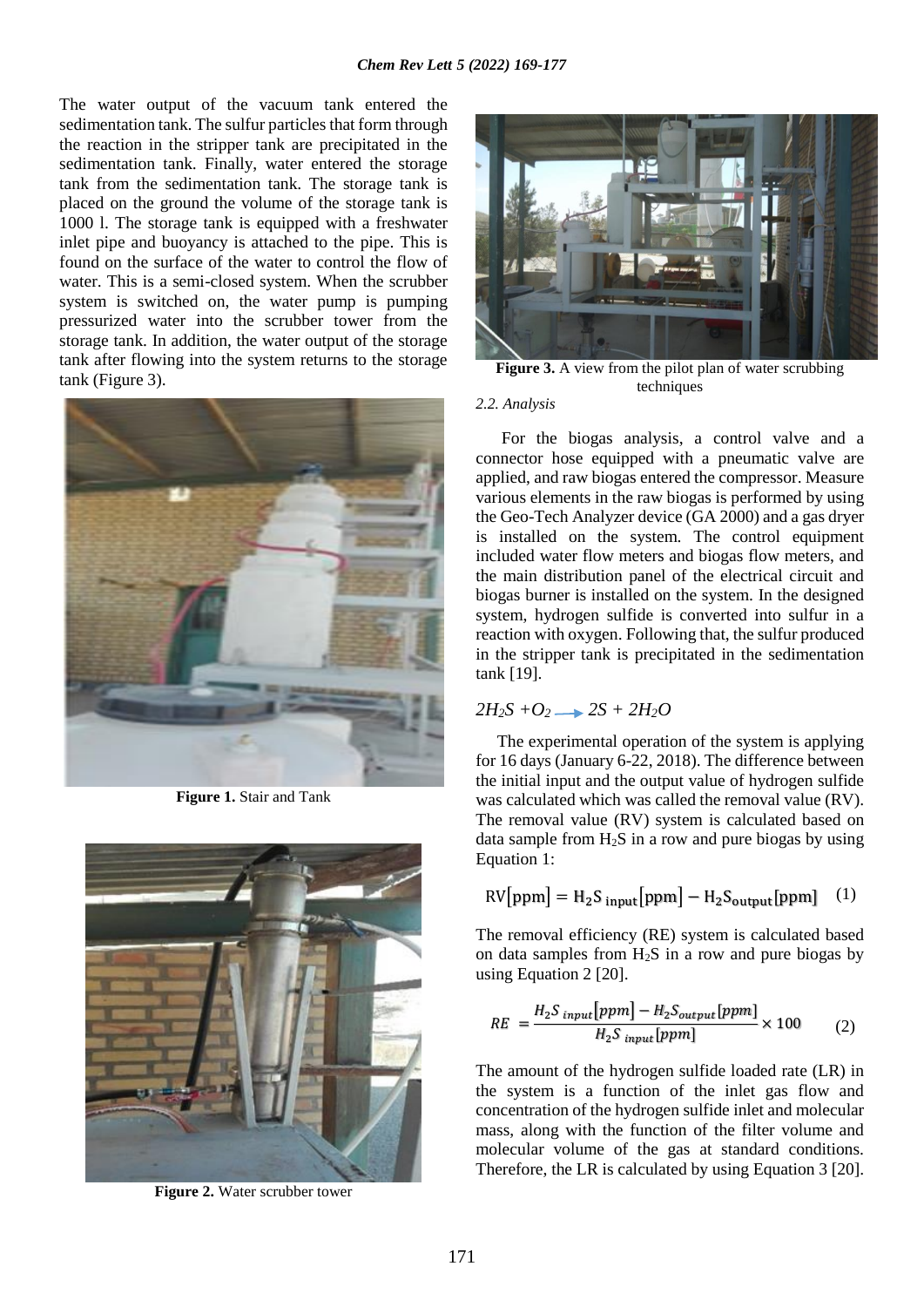$$
LR = \frac{gase flow \left[\frac{l}{h}\right] H_2 S_{input} [ppm] 34.08 \left[\frac{g}{mol}\right]}{filter volume [m^3] 22.41 \left[\frac{l}{mol}\right] 10^6}
$$
(3)

The elimination capacity of hydrogen sulfide (EC) in the system is a function of the inlet gas flow and the difference between the concentration of the hydrogen sulfide inlet and outlet and molecular mass, along with the function of the filter volume and molecular volume of the gas at standard conditions. Therefore, the EC is calculated by using Equation 4 [20].

$$
EC = \frac{gas\ flow\left[\frac{l}{h}\right]\{H_2S_{input}[ppm] - H_2S_{output}[ppm]\}34.08\left[\frac{g}{mol}\right]}{filter\ volume[m^3]22.41\left[\frac{l}{mol}\right] \times 10^6}
$$
 (4)

#### **3. Results and Discussion**

 Figure 4 shows a schematic map of the components of gravity and stair system using the water scrubbing techniques. In addition, based on equation 1,2,3,4 the RV, RE, LR, and EC have been calculated respectively. The results based on Table 1 show that the biogas flow rate

varied between 2.1 to 7.3 l/h. The mean of the biogas flow rate was 4.2 l/h. Table 1 shows the removed value (RV) of hydrogen sulfide sample analysis of the system. The results based on Table 1 show that the removal value of hydrogen sulfide varied from 34 to 87 and the mean of removing the value of hydrogen sulfide was 53. Figures 5-7 show a schematic diagram that results in the RE and LR, EC of hydrogen sulfide in the system. The results, based on Figure 5 show that the RE percentage of hydrogen sulfide varied from 34 to 97. The results based on figure 6 show that the LR of hydrogen sulfide varied between 8.1 to 40.8  $g/m<sup>3</sup>$ h. The results based on Figure 7 show that the EC of hydrogen sulfide varied between 7.3 to 20.9  $g/m<sup>3</sup>$ h. These changes in results depend on the temperature, flow rate, pressure, and freshness of the water. In addition, flow, pressure, and initial concentration of hydrogen sulfide in biogas are effective on the RV results. Freshwater is more capable of removing large amounts of hydrogen sulfide than regeneration water that is used continuously. The replacement of the stainless steel wires inside the water scrubber tower is effective on the RE rate. The new stainless steel wires have more removal compared to the old ones.



**Figure 4.** Schematic Diagram of Hydrogen Sulfide Removal from Biogas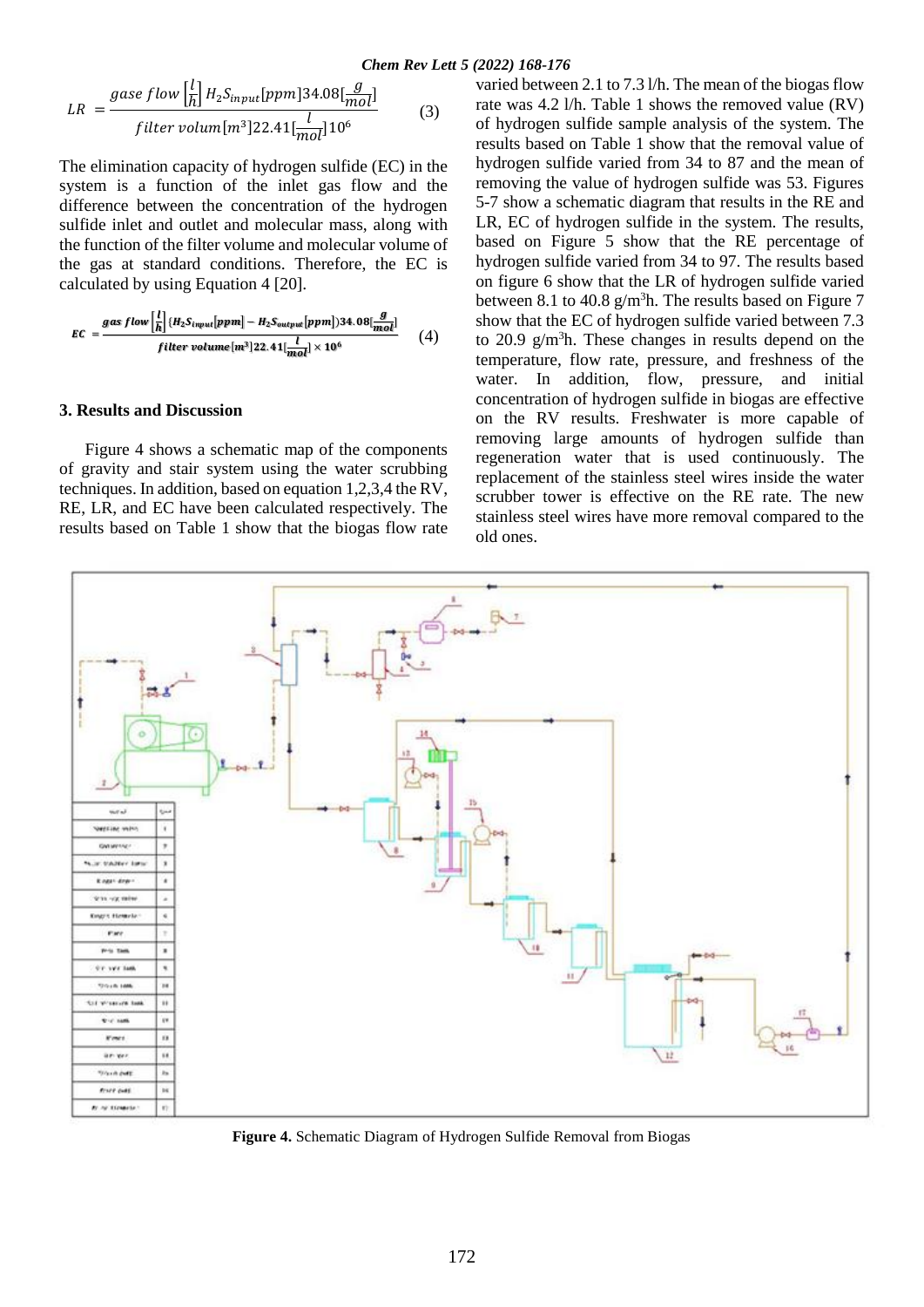# *Chem Rev Lett 5 (2022) 169-177*

| <b>Analysis</b> | $H_2S$          | $H_2S$          | <b>THE T</b> Dample Than you of Temo vea value $(Y, Y)$ of Tryang<br><b>H<sub>2</sub>S</b> Removed | <b>Biogas</b>    | sen buniue in byswim<br><b>Biogas</b> |
|-----------------|-----------------|-----------------|----------------------------------------------------------------------------------------------------|------------------|---------------------------------------|
| No.             | Input           | Output          | value(RV)                                                                                          | <b>Flow</b>      | Flow*                                 |
|                 | (ppm)           | (ppm)           | (ppm)                                                                                              | (I/h)            | $(m^3/h)$                             |
| $\mathbf{1}$    | 57              | 23              | 34                                                                                                 | 4.8              | 672                                   |
| $\overline{2}$  | 60              | 14              | 46                                                                                                 | 4.3              | 602                                   |
| $\overline{3}$  | 75              | 14              | 61                                                                                                 | 3.6              | 504                                   |
| $\overline{4}$  | 75              | 14              | 61                                                                                                 | 3.1              | 434                                   |
| 5               | 97              | 10              | 87                                                                                                 | $\overline{3}$   | 420                                   |
| $\overline{6}$  | 71              | 15              | 56                                                                                                 | 2.3              | 322                                   |
| $\overline{7}$  | 81              | 18              | 63                                                                                                 | 5.8              | 809                                   |
| $\overline{8}$  | 66              | 10              | 56                                                                                                 | $\overline{2.7}$ | 378                                   |
| $\overline{9}$  | 71              | $\overline{2}$  | 69                                                                                                 | $\overline{2.1}$ | 294                                   |
| 10              | 71              | 10              | 61                                                                                                 | 2.7              | 378                                   |
| 11              | 89              | 59              | 30                                                                                                 | 6.3              | 882                                   |
| 12              | 77              | 11              | 66                                                                                                 | 5.8              | 812                                   |
| 13              | 84              | 40              | 44                                                                                                 | 4.8              | 672                                   |
| 14              | 95              | 18              | 77                                                                                                 | $\overline{5}$   | 700                                   |
| 15              | 97              | 19              | 78                                                                                                 | 3.8              | 532                                   |
| 16              | 98              | 20              | 78                                                                                                 | $\overline{4.5}$ | 630                                   |
| 17              | $\overline{88}$ | $\overline{36}$ | $\overline{52}$                                                                                    | 4.5              | 630                                   |
| $\overline{18}$ | 97              | 41              | $\overline{56}$                                                                                    | 4.2              | 588                                   |
| 19              | 101             | 46              | 55                                                                                                 | 4.1              | 574                                   |
| 20              | 99              | 46              | 53                                                                                                 | $\overline{4.2}$ | 588                                   |
| 21              | 78              | 43              | 35                                                                                                 | 6.7              | 938                                   |
| 22              | 84              | 45              | 39                                                                                                 | 5.1              | 714                                   |
| 23              | 91              | 42              | 49                                                                                                 | $\overline{4}$   | 560                                   |
| 24              | 92              | $\overline{52}$ | 40                                                                                                 | $\overline{3.6}$ | 504                                   |
| 25              | 86              | 45              | 41                                                                                                 | 4.4              | 616                                   |
| 26              | 87              | $\overline{48}$ | 39                                                                                                 | $\overline{3.2}$ | 448                                   |
| 27              | 81              | 43              | 38                                                                                                 | 3.7              | 518                                   |
| 28              | 86              | 43              | 43                                                                                                 | $\overline{4}$   | $\overline{560}$                      |
| 29              | 103             | $\overline{61}$ | 42                                                                                                 | 7.3              | 1022                                  |
| $\overline{30}$ | 81              | $\overline{40}$ | 41                                                                                                 | $\overline{3.3}$ | 462                                   |
| Mean            | 83.9            | 30.9            | 53                                                                                                 | 4.2              | 592.1                                 |

**Table 1.** Sample Analysis of removed value (RV) of Hydrogen Sulfide in System

*\*1 m<sup>3</sup> biogas equal to 140 liters in the system.*

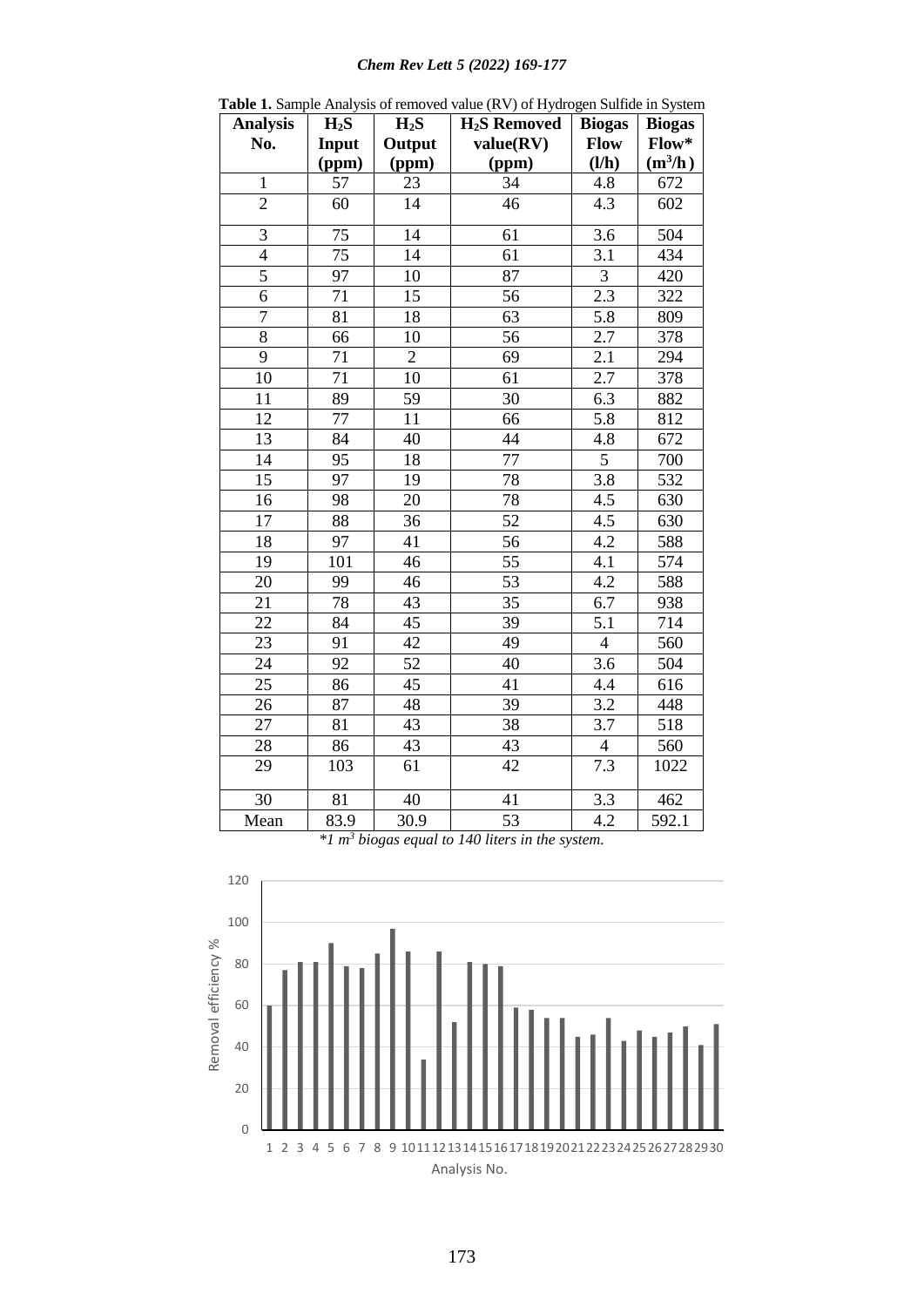*Chem Rev Lett 5 (2022) 168-176* **Figure 5.** Results of Removal efficiency (RE) of Hydrogen Sulfide



**Figure 7.** Results of Elimination capacity (EC) of Hydrogen Sulfide

This investigation is a novelty for design and construction in water Scrubbing. Water scrubbing systems compared to similar examples have distinguishing features in the vertical and stepped arrangement and suction to separate the remaining gases by a vacuum pump. The most important feature is the gravitational force-displacement of the water pump to flow water. Therefore, fewer water pumps are used compared to other water scrubbing techniques; in this case, energy consumption is reduced compared to other water scrubbing techniques. In the water scrubbing technique, compressed biogas is imported from the bottom and compressed water is imported from the top of the scrubber tower and inside the scrubber is a column of packed material [7, 21, 22]. The packed column increases the contact surface for absorption [22]. Water Scrubbing is robust [23], widely used and economical [10], commercially accessible [1, 24], simple, cheapest technology [21, 24], and environmentally friendly [5, 10]. Henry's constant

indirectly expresses the solubility of a gas in a liquid. Temperature, pressure, and the type of adsorbent system affect solubility [25] affect solubility. As the temperature increases, the solubility of the gas in the liquid decreases, so the dissolution rate of carbon dioxide and hydrogen sulfide increases with decreasing water temperature, and vice versa [2, 25, 26]. Carbon dioxide and hydrogen sulfide are physically dissolved in high-pressure water [27]. On the other hand, at a high volumetric biogas rate, the contact time between water and gas molecules is reduced so the ability of water to absorb gas is reduced. At slow volumetric rates, the contact time between water and gas molecules increases, so more molecules are absorbed by the water. When the volumetric flow of water is high, more absorption is done [9]. Two methods are used for water scrubbing, including water scrubbing with regeneration and water scrubbing without regeneration. Water scrubbing with regeneration requires lower levels of water solvent and higher energy consumption [27]. In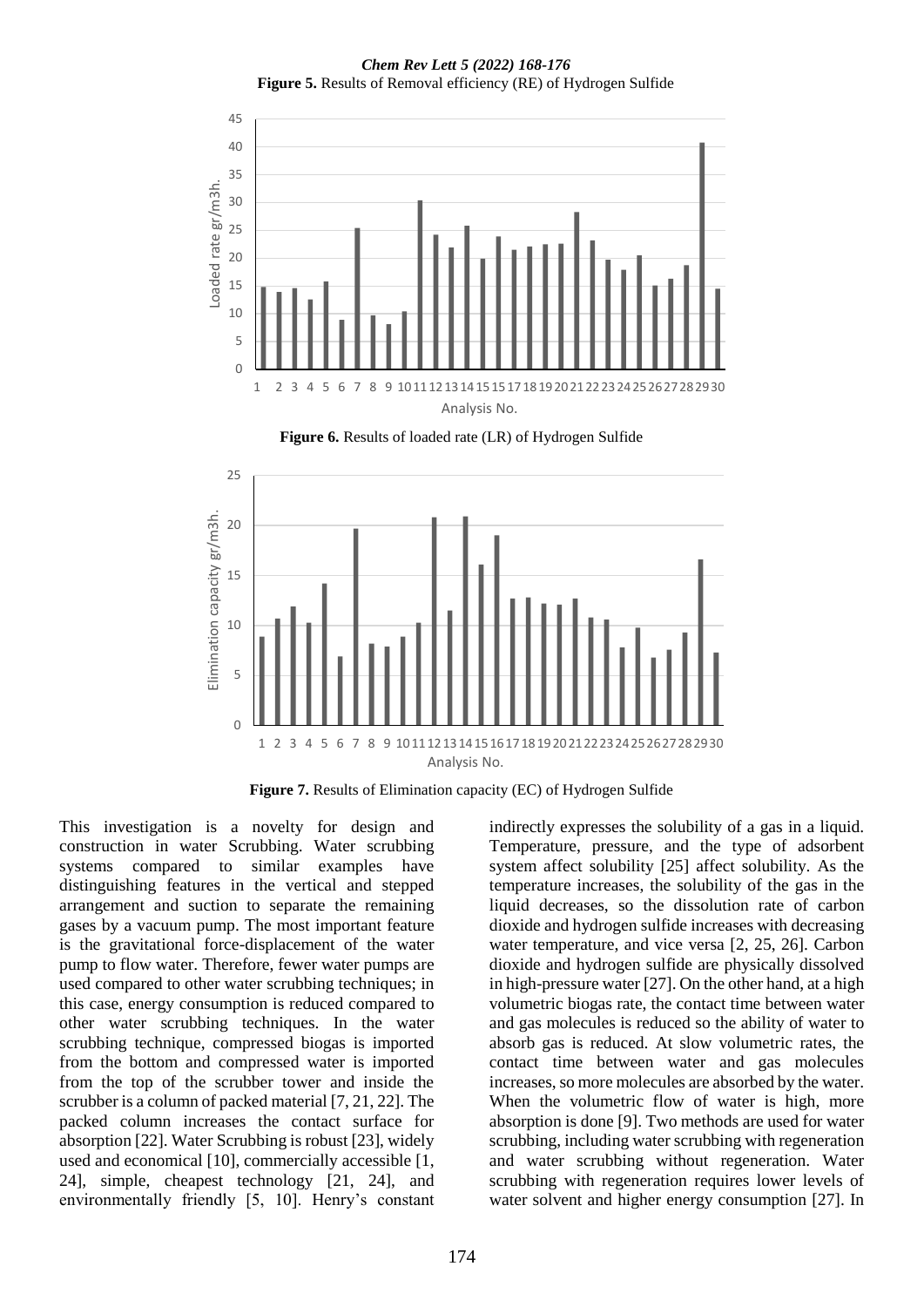water scrubbing, the removal efficiency of hydrogen sulfide increases with the increasing water level, which means that its biogas concentration decreases, and the higher the gas flow, the lower its concentration in biogas. On the other hand, with increasing time, the removal efficiency decreases. Therefore, the concentration of hydrogen sulfide in biogas increases [5, 28]. In this case, it is necessary to replace or regenerate water [28].Olugasa et al. investigated the design and construction of a water scrubber for the upgrading of biogas. The results showed that the  $H_2S$ concentration was reduced from 1% to 0.4%. [29]. Based on the result the RE was 60%. Tira et al. tested the improving biogas quality through the circulated water scrubbing method. The results showed that RE was 59.7% [9].Lien et al. investigated the water scrubbing for removal of hydrogen sulfide  $(H<sub>2</sub>S)$  in biogas from Hog Farms. The results showed that the RE was 78.3 and 30.6% in water scrubbing times 30 and 90 seconds respectively [28]. Ou et al. Performed research on the removal of hydrogen sulfide from biogas using a bubbling tank fed with aerated wastewater. The results showed that the H<sub>2</sub>S concentration was 907  $\pm$ 212 ppm. The results showed that the RE was 86 to 71 percent [8]. These results compare to the results obtained in the present study with a mean of RE was 53% they adapt according to different execution conditions. Cuimei et al. investigated the dynamic control design and simulation of the biogas-pressurized water scrubbing process[30]. The base of this process for the removal of CO2 was similar to the present study for the removal of  $H_2S$  while it varied in performance. Mamun et al. Evaluated the removal of hydrogen sulfide from biogas using Zerovalent iron, and the mean H2S concentration of 211, 138, and 139 ppm are introduced into the chemical  $H<sub>2</sub>S$  elimination system, the  $H_2S$  concentration could reach below 50 ppm [31]. Based on this result the RE was 74 and 60%. In this research, the process of water solution was similar to the present study process, while it differed in the absorption reaction method. Thus compared to the results obtained in the present study RE was more than in our studies. Farooq et al. At the pilot plant of biogas upgrading, using various absorbents, the  $H_2S$ concentration after the chemical absorption from 100 ppm decreased to 40-45 ppm [32]. Based on the result the RE was 60 and 55%, while it varied in chemical absorption, method thus comparable to the results obtained in the present study RE was similar to our studies. Pinate et al. Investigated the removal of hydrogen sulfide (H2S) from biogas the results indicated that the absorbents could reduce the  $H_2S$  from 3,141 to 0 on the first day and 6 ppm on the 25th day [33]. Based on the result the RE was 100 and 99.8% in the present study, the RE was lesser than the mentioned research. Vrbová et al. upgrading biogas to biomethane

using a membrane. Pilot-scale results indicated that the  $H<sub>2</sub>S$  concentration of 100mg/m<sup>3</sup> biogas a flow rate equal to7  $m^3/h$  reach 21.25 mg/m<sup>3</sup> [34, 35]. Based on this result the RE was 79 %, which was similar to the maximum RE reported in the present study. The amount of the produced methane along with hydrogen sulfide is associated with the materials contained and the population of the bacteria in landfills. In addition, the most influential factor is a high amount of  $H_2S$  in anaerobic digesters in biogas production, and primary sludge and solid loading rates are infecting  $H_2S$ production [36-40]. Hydrogen sulfide production correlated with sulfate reduction and sulfate-reducing bacterial activity in anaerobic environments [41-45]. Skerman et al. Investigated the practical options for biogas cleaning before on-farm use at piggeries, and the H2S concentration was reduced from 4,000 to lesser than 400 ppm. Results showed that the RE of  $H<sub>2</sub>S$  from raw biogas was more than 90% [46-50]. In the present study, the RE was lesser than the mentioned research. Process of methane production in normal anaerobic conditions, higher amounts of hydrogen sulfide in methane are considered undesirable. Therefore, if the amount of protein with cysteine and cysteine amino acids in the buried waste is higher, the amount of the produced hydrogen sulfide increases.

### **4. Conclusion**

 Hydrogen sulfide in biogas is produced in large quantities. This amount of hydrogen sulfide can destroy power generators. The results of this research showed that this water scrubbing technique has been able to remove up to 97% of hydrogen sulfide on average, regardless of the amount of hydrogen sulfide in the gas flow. Consumable sulfur is extracted from the removed hydrogen sulfide. These water-scrubbing systems compared to similar examples have distinguishing features in the vertical and stepped arrangement and suction to separate the remaining gases by a vacuum pump. The most important feature is the gravitational force-displacement of the water pump to flow water. This system will be able to remove hydrogen sulfide all the time in 70-97% with a few changes in the height of the tower and packing the bed. A complementary technique, such as solid-state filters, can use to complete and optimize removal conditions.

### **Acknowledgements**

 Hereby, we extend our gratitude to the Mashhad Municipal Recycling Organization for the financial support of this study. We would like to thank Adenehneya, Abedenie, Khorshedie, Alizadeh, and Khalelie for the support and provision of the facilities required for experimentation **References**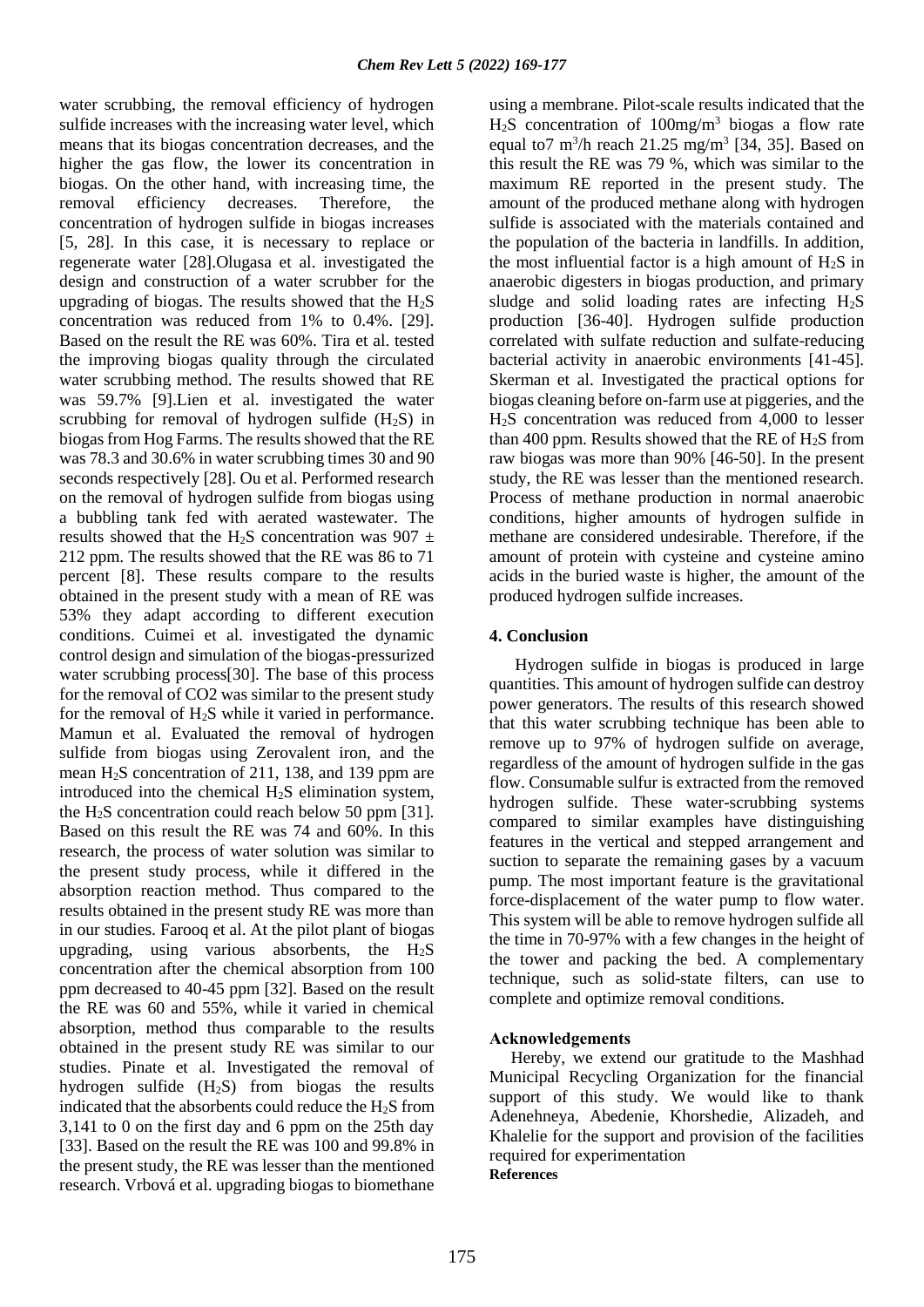- [1]R. Noorain, T. Kindaichi, N. Ozaki, Y. Aoi, A. Ohashi, Biogas purification performance of new water scrubber packed with sponge carriers, *Journal of cleaner production* , 214 (2019) 103-111.
- [2] W.J. Nock, M. Walker, R. Kapoor, S. Heaven, Modeling the water scrubbing process and energy requirements for CO2 capture to upgrade biogas to biomethane, *Industrial & Engineering Chemistry Research*, 53(32) (2014) 12783-12792.
- [3] S.N. Binti, Innovative water scrubber packed with sponge carriers for biogas purification, Hiroshima University, (2019).
- [4] J. Mashhadizadeh, A. Bozorgian, A. Azimi, Investigation of the kinetics of formation of Clatrit-like dual hydrates TBAC in the presence of CTAB, *Eurasian Chemical Communication*, 2 (2020), 536-547.
- [5] L. Huang, C. Qing, H. Tao, Y. Wang, X. Liu, Experimental study for biogas upgrading by water scrubbing under low pressure, *The Open Chemical Engineering Journal*, 9(1) (2015).
- [6] A. Bozorgian, Investigating the Unknown Abilities of Natural Gas Hydrates, *International Journal of Advanced Studies in Humanities and Social Science,* 9 (2020), 241-251.
- [7] T. Gantina, P. Iriani, C. Wachjoe, Biogas purification using water scrubber with variations of water flow rate and biogas pressure, *Journal of Physics: Conference Series, IOP Publishing*,( 2020).
- [8] D.R. Shah, P. Nagarsheth, Biogas up gradation using water scrubbing for its use in vehicular applications, *International Advanced Research Journal in Science, Engineering and Technology*, 2(6) (2015) 46-48.
- [9] A. Samimi, S. Zarinabadi, A. Bozorgian, Optimization of Corrosion Information in Oil and Gas Wells Using Electrochemical Experiments, *International Journal of New Chemistry*, 8 (2021), 149-163.
- [10] S. Yadav, B. Kumar, S. Thipse, A case study to purify biogas using simple water scrubbing method as source of energy for rural development in India, *Nature Environment and Pollution Technology,* 7(1) (2008) 163-166.
- [11] A. Bozorgian, Investigation of the effect of Zinc Oxide Nano-particles and Cationic Surfactants on Carbon Dioxide Storage capacity, *Advanced Journal of Chemistry, Section B: Natural Products and Medical Chemistry,* 3 (2021), 54-61.
- [12] H.-W. Ou, M.-S. Chou, H.-Y. Chang, Removal of hydrogen sulfide from biogas using a bubbling tank fed with aerated wastewater, *Aerosol and Air Quality Research,* 20(3) (2020) 643-653.
- [13] A. Samimi, K. Kavosi, S. Zarinabadi, A. Bozorgian, Optimization of the Gasoline Production Plant in order to Increase Feed, *Progress in Chemical and Biochemical Research* ,3 (2020), 7-19.
- [14] H.S. Tira, Y.A. Padang, Improving biogas quality through circulated water scrubbing method, *Applied Mechanics and Materials, Trans Tech Publ*, (2015) 443- 448.
- [15] A. Abdurrakhman, D. Kurniawan, M.M. Adhim, The effect of temperature variation on water scrubber system

to optimize biogas purification, E3S Web of Conferences, EDP Sciences,( 2018).

- [16] A. Samimi, S. Zarinabadi, A. Bozorgian, A. Amosoltani, M.T. Esfahani, K. Kavousi, Advances of membrane technology in acid gas removal in industries, *Progress in Chemical and Biochemical Research*, 3(1) (2020) 46-54.
- [17] A. Bozorgian, Investigation of Hydrate Formation Kinetics and Mechanism of Effect of Inhibitors on it, a Review, *Journal of Chemical Reviews*, 3 (2021), 50-65.
- [18] A. Bozorgian, Investigation of Clathrite-Like Hydrates in the Gas Phase, *Journal of Engineering in Industrial Research*, 2 (2021) 90-94.
- [19] B.Ş. Zăbavă, G. Voicu, N. Ungureanu, M. Dincă, G. Paraschiv, M. Munteanu, M. Ferdes, Methods of biogas purification–a review, *Acta Technica Corviniensis-Bulletin of Engineering*, 12 (2019) 65-68.
- [20] A. Bozorgian, An overview of methane gas hydrate formation, *Journal of Engineering in Industrial Research*, 2 (2021) 166-177.
- [21] A. Bozorgian, A. Samimi, A review of Kinetics of Hydrate Formation and the Mechanism of the Effect of the inhibitors on it, *International Journal of New Chemistry*, 8 (2021) 41-58.
- [22] M.B. Sadr, A. Bozorgian, An overview of gas overflow in gaseous hydrates, *Journal of Chemical Reviews*, 3 (2021) 66-82.
- [23] D. Posteraro, A comprehensive study of the effects of the kinetic hydrate inhibitor polyvinylpyrrolidone on methane hydrate forming systems, McGill University Canada, (2016).
- [24] J. Cebula, Biogas purification by sorption techniques, *ACEE Journal*, 2 (2009) 95-103.
- [25] H.-J. Naegele, J. Lindner, W. Merkle, A. Lemmer, T. Jungbluth, C. Bogenrieder, Effects of temperature, pH and O2 on the removal of hydrogen sulfide from biogas by external biological desulfurization in a full scale fixed-bed trickling bioreactor (FBTB), *International Journal of Agricultural and Biological Engineering*, 6(1) (2013) 69-81.
- [26] A. Bozorgian, Analysis and simulating recuperator impact on the thermodynamic performance of the combined water-ammonia cycle, *Progress in Chemical and Biochemical Research*, 3 (2020), 169-179.
- [27] A. Bozorgian, Investigation of Well Equipment in the Oil Industry, *International Journal of Advanced Studies in Humanities and Social Science,* 9 (2020), 205-218.
- [28] M. Rajivgandhi, M. Singaravelu, Upgrading biogas to biomethane by physical absorption process, International Journal of Agriculture, *Environment and Biotechnology*, 7 (2014) 639-644.
- [29] A. Bozorgian, Z. Arab Aboosadi, A. Mohammadi, B. Honarvar, A. Azimi, Optimization of determination of CO2 gas hydrates surface tension in the presence of nonionic surfactants and TBAC, *Eurasian Chemical Communications*,2 (2020), 420-426.
- [30] K. Hoyer, C. Hulteberg, M. Svensson, J. Jernberg, Ö. Nörregård, Biogas upgrading-technical review, (2016).
- [31] A. Sugiharto, Sarto, Sutijan, M. Hidayat, Dynamic performance of water scrubbing system in biogas purification, AIP Conference Proceedings, AIP Publishing LLC,( 2018).